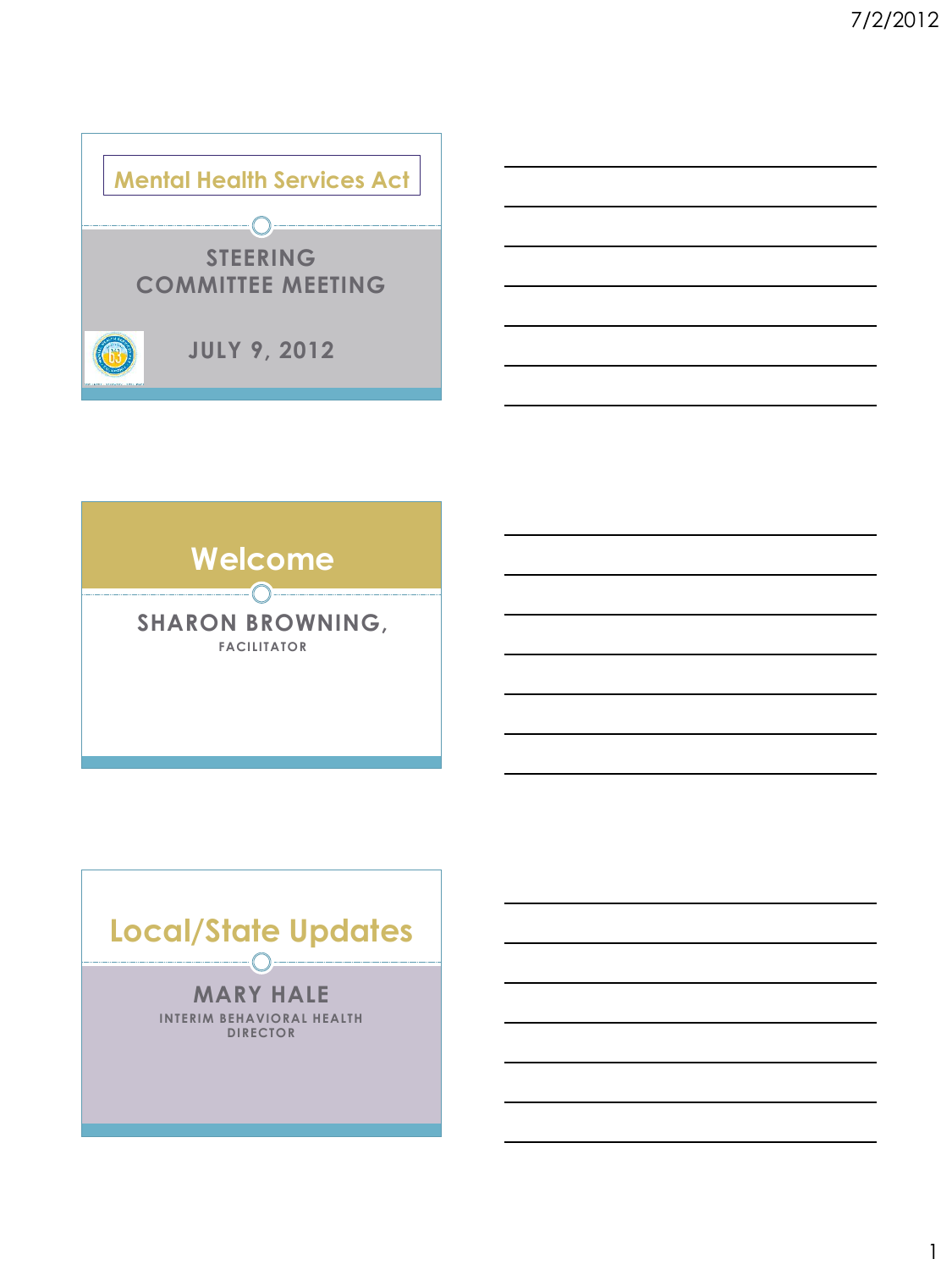# **MHSA Update**

**BONNIE BIRNBAUM MHSA COORDINATOR**

# Orange County MHSA Steering Committee

MHSA Fiscal Update July 9, 2012

> Mike Geiss Geiss<sub>cllting</sub>

## Mental Health Services Act Revenues

- Two primary sources of deposits into State MHS Fund
	- 1.76% of all monthly personal income tax (PIT) payments (Cash Transfers) • Not just millionaires
	- Annual Adjustment based on actual tax returns
	- Settlement between monthly PIT payments and actual tax returns • Based on actual tax returns from two years prior
- Other sources of deposits
- Interest income (posted quarterly)
- Excess State Administration (unauthorized and
- unexpended)
- Reverted funds  $\begin{bmatrix} 6 \end{bmatrix}$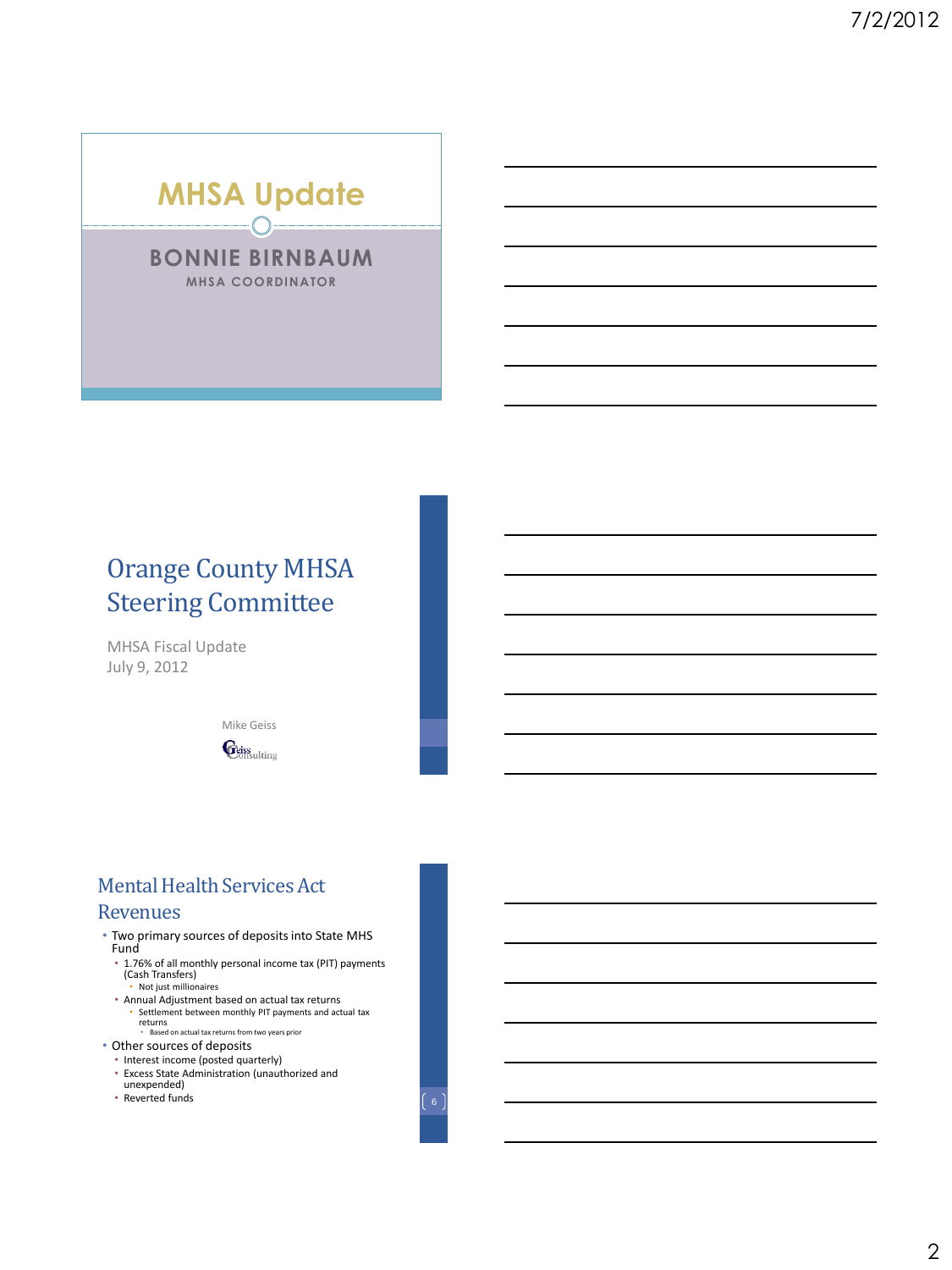# Mental Health Services Act

#### Revenues

- Cash Transfers are largest in months with quarterly tax payments and year end tax payments • January, April, June and September
- Annual Adjustments are incredibly volatile
	- Two year lag
	- Known by March 15th
	- Deposited on July 1st
- Monthly distributions beginning July, 2012
	- One amount not identified by component
	- Probably determined based on individual county's share of Probably determined based on individual county's share of  $\left(7\right)$

# MHSA Revenues

(Dollars in Millions)

| <b>IHSA Estimated Revenues<sup>a/</sup></b> |
|---------------------------------------------|
| (Cash Basis-Millions of Dollars)            |

|                   | <b>Fiscal Year</b> |                                         |         |         |           |         |         |                                                 |         |  |
|-------------------|--------------------|-----------------------------------------|---------|---------|-----------|---------|---------|-------------------------------------------------|---------|--|
|                   | Actual             |                                         |         |         | Estimated |         |         |                                                 |         |  |
|                   | 07/08              | 08/09                                   | 09/10   | 10/11   | 11/12     | 12/13   | 13/14   | 14/15                                           | 15/16   |  |
| Cash Transfers    | \$983.9            | S797.0                                  | \$799.0 | \$905.0 | \$906.0   |         |         | \$981.0 \$1.030.5 \$1.082.0 \$1.146.9           |         |  |
| Annual Adiustment | S423.7             | \$438.0                                 | \$581.0 | \$225.0 | (S64.5)   | \$157.0 | \$173.0 | \$200.0                                         | \$250.0 |  |
| Interest          | S94.4              | \$57.6                                  | S14.9   | \$9.7   | \$2.4     | \$1.3   | \$1.4   | \$1.0                                           | \$1.0   |  |
| Total             |                    | \$1,502.0 \$1,292.6 \$1,394.9 \$1,139.7 |         |         |           |         |         | \$843.9 \$1.139.3 \$1.204.9 \$1.283.0 \$1.397.9 |         |  |

#### MHSA Component Funding (Dollars in Millions)

**MHSA Estimated Component Funding**

|                          |         |                     |         |         | <b>Fiscal Year</b> |                               |         |           |  |
|--------------------------|---------|---------------------|---------|---------|--------------------|-------------------------------|---------|-----------|--|
|                          |         |                     | Actual  |         | Estimated          |                               |         |           |  |
|                          | 08/09   | 09/10               | 10/11   | 11/12   | 12/13              | 13/14                         | 14/15   | 15/16     |  |
| CSS                      | \$650.0 | \$900.0             | \$783.6 | \$741.0 | \$881.1            | \$883.7                       | \$941.0 | \$1,025.2 |  |
| PEI                      | \$232.6 | \$330.0             | \$216.2 | \$185.2 | \$220.3            | \$220.9                       | \$235.2 | \$256.3   |  |
| Innovation <sup>a/</sup> | \$71.0  | \$71.0              | \$119.6 | \$48.7  | \$58.0             | \$58.1                        | \$61.9  | \$67.4    |  |
| Total                    | \$953.6 | \$1,301.0 \$1,119.4 |         | \$974.9 |                    | \$1,159.3 \$1,162.7 \$1,238.1 |         | \$1,349.0 |  |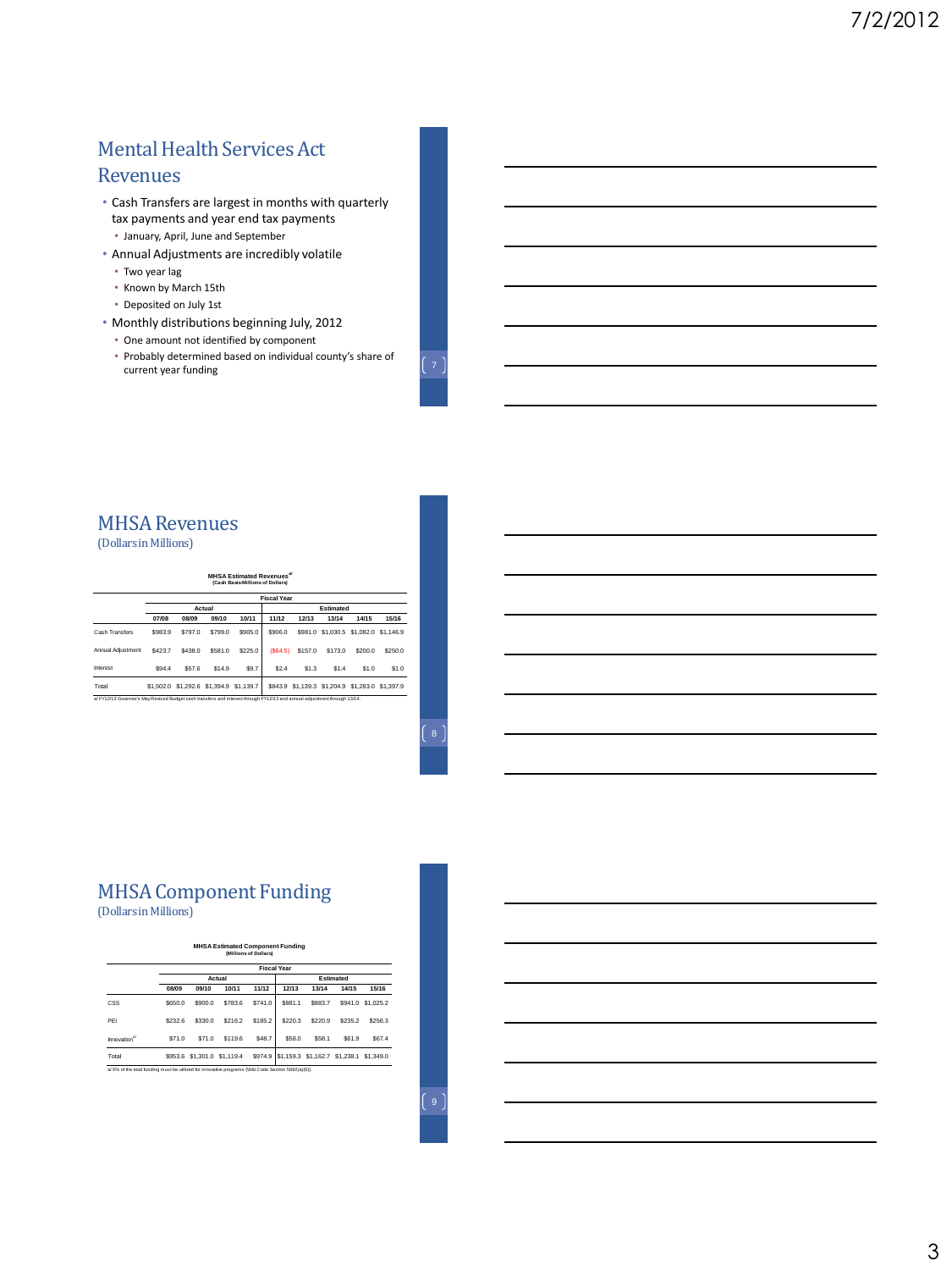## Orange County MHSA Component Funding (Dollars in Millions)

#### **Orange County MHSA Estimated Component Funding (Millions of Dollars)**

|                          |        |         |        | <b>Fiscal Year</b> |        |        |                  |                  |  |  |  |
|--------------------------|--------|---------|--------|--------------------|--------|--------|------------------|------------------|--|--|--|
|                          |        | Actual  |        |                    |        |        | Estimated        |                  |  |  |  |
|                          | 08/09  | 09/10   | 10/11  | 11/12              | 12/13  | 13/14  | 14/15            | 15/16            |  |  |  |
| CSS                      | \$52.2 | \$72.6  | \$63.2 | \$59.8             | \$71.1 | \$71.3 | \$75.9           | \$82.7           |  |  |  |
| PFI                      | \$19.7 | \$27.7  | \$18.1 | \$15.5             | \$18.4 | \$18.5 | \$19.7           | \$21.5           |  |  |  |
| Innovation <sup>a/</sup> | \$5.8  | \$5.8   | S9.7   | S4.0               | S4.8   | S4.8   | S <sub>5.1</sub> | S <sub>5.6</sub> |  |  |  |
| Total                    | \$77.7 | \$106.1 | \$91.0 | \$79.3             | \$94.3 | \$94.6 | \$100.7          | \$109.8          |  |  |  |

#### $(10)$

#### Orange County MHSA Component Funding (Dollars in Millions)





# MHSA Fiscal Planning

- Amount of component funding is not guaranteed
	- Estimated funding needs to be tracked
	- More risk to counties
- Cash flow will vary during the fiscal year
- 40% of MHSA cash transfers received in last three months of fiscal year
- Use tools provided in MHSA to manage funding
	- Local prudent reserve
	- Three year reversion period for unspent CSS, PEI and Innovation funds (12)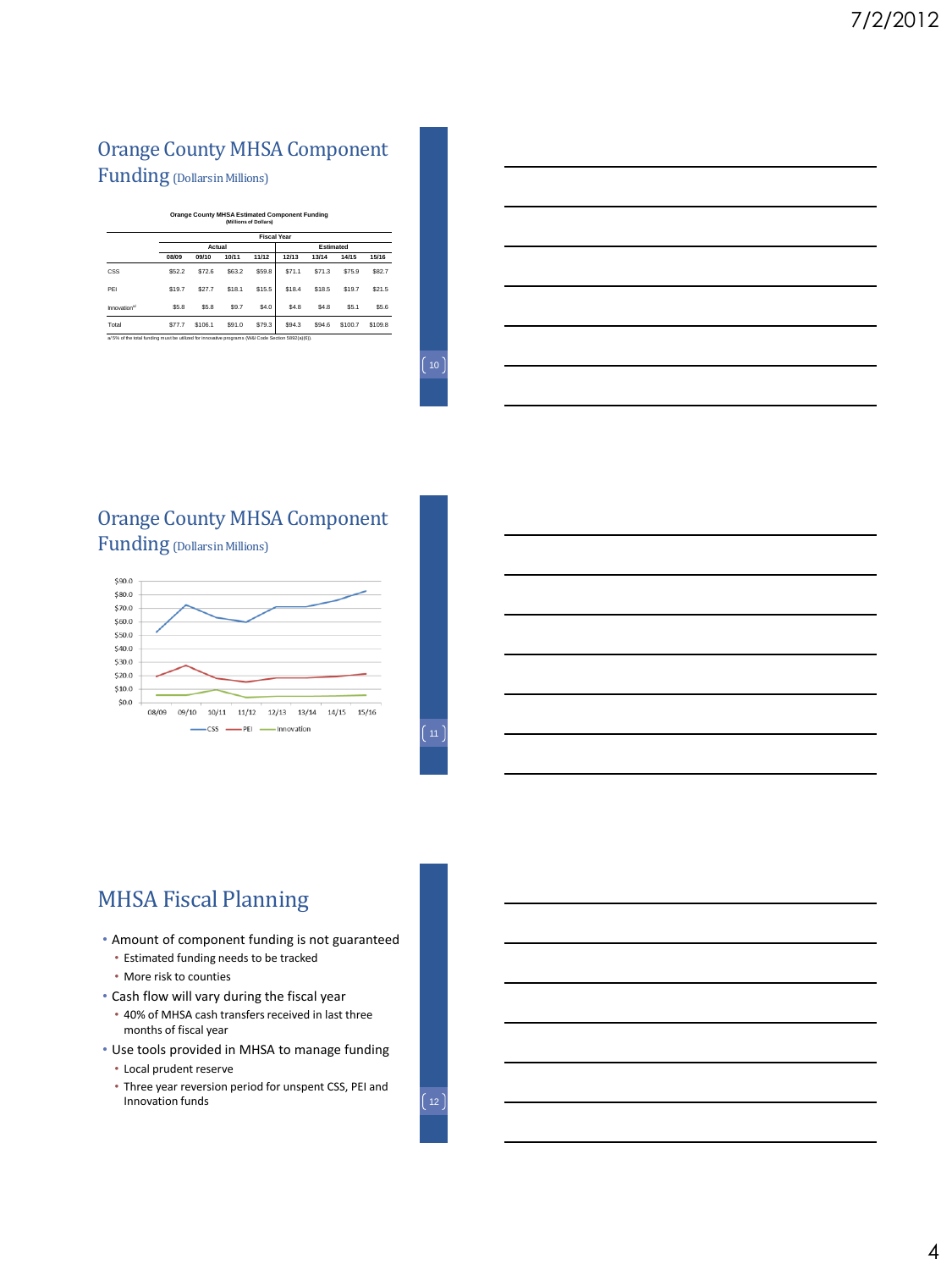### MHSA Reversion

• Statute specifies that funds must be spent within a certain time period or returned to the state

• CSS, PEI and Innovation must be spent within three years

- WET and CFTN must be spent within 10 years
- Funds dedicated to Prudent Reserve are exempt from reversion • Reversion period starts at beginning of fiscal year in
- which funds are available
- Statute allows CSS to be used for WET, CFTN, and/or Prudent Reserve
	- Limited to 20% of most recent 5 year allocations • No limit on amount of PEI funds that may be dedicated to Prudent Reserve
- Self report reverted funds
	- Based on county's interpretation of reversion in the Act  $\begin{bmatrix} 13 \end{bmatrix}$ 
		-

## Other Community Mental Health Funding

- 1991 Realignment
	- Mental Health guaranteed minimum level of funding
	- Anticipate Orange County to receive \$65.1 million in FY11/12 and \$67.3 million in FY12/13
		- Includes VLF Collection
	- Don't anticipate any additional growth until at least FY14/15

## Other Community Mental Health Funding

#### • 2011 Realignment

- EPSDT and Managed Care now included in Behavioral Health Subaccount
- Anticipate no increase in FY12/13 EPSDT funding and 3% increase in FY12/13 Managed Care funding
	- EPSDT \$16.0 million
	- Managed Care \$9.1 million
- Don't anticipate much additional growth until FY14/15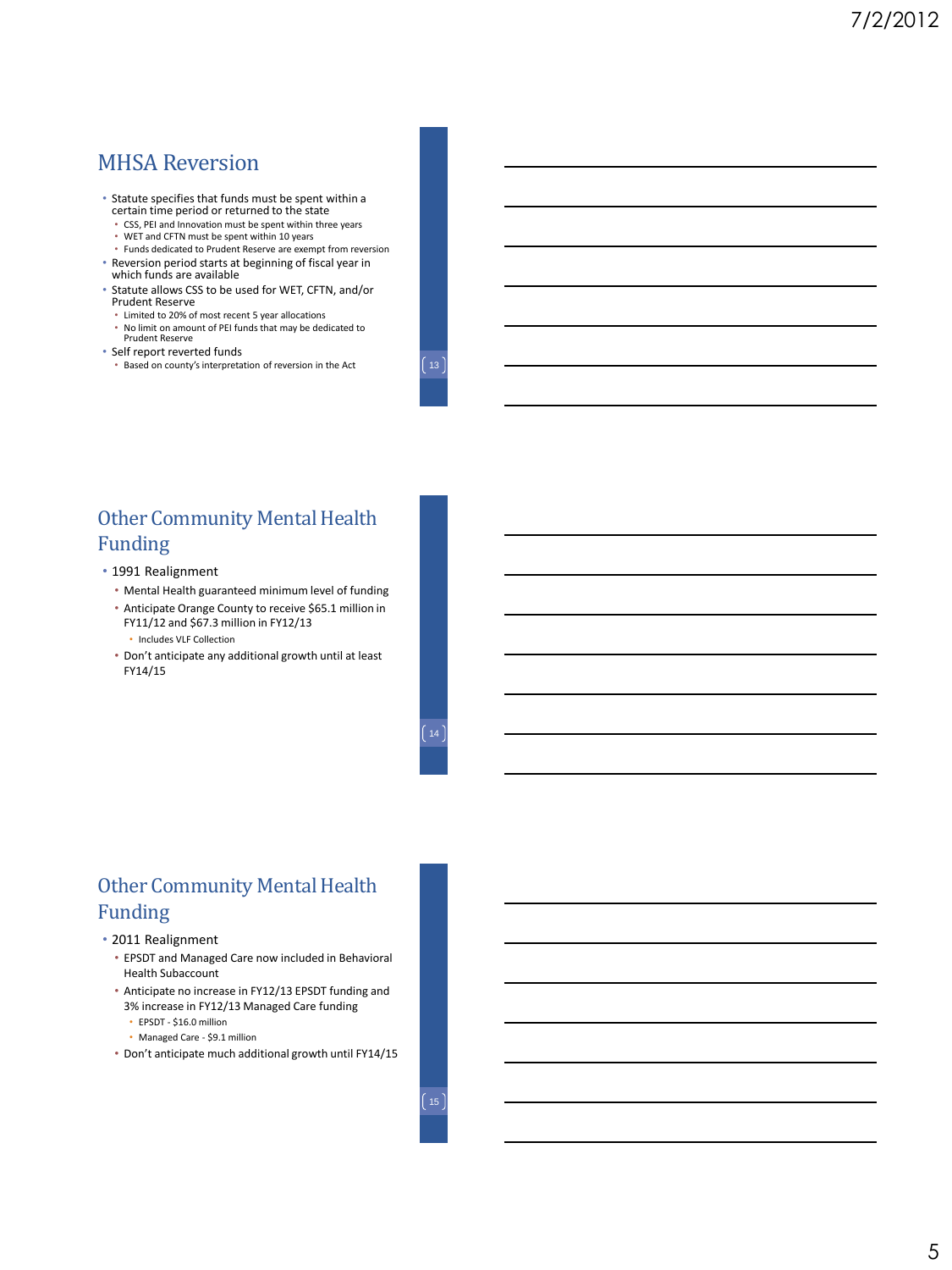# Medi-Cal Program Changes

- Responsibility for the Medi-Cal Specialty Mental Health program is being shifted from DMH to the Department of Health Care Services (DHCS)
- Healthy Families Program (HFP) is being consolidated into larger Medi-Cal program
	- Counties responsible for all Medi-Cal Specialty Mental Health Services to HFP clients
	- Impacts EPSDT funding
- Statewide Maximum Allowances (SMAs) eliminated
- Supplemental Payment State Plan Amendment
- Allow counties to voluntarily claim for Certified Public Expenditures above the SMAs

## Opportunities and Challenges

- Majority of community mental health funding driven by economy and not demand for services
- Counties being given more flexibility in return for increased responsibility and risk
- Anticipate overall increase in mental health funding in FY12/13
- Orange County Realignment and MHSA approximately \$17 million increase
- Don't anticipate any additional significant increases in mental health funding until FY15/16
- Federal Health Reform in 2014

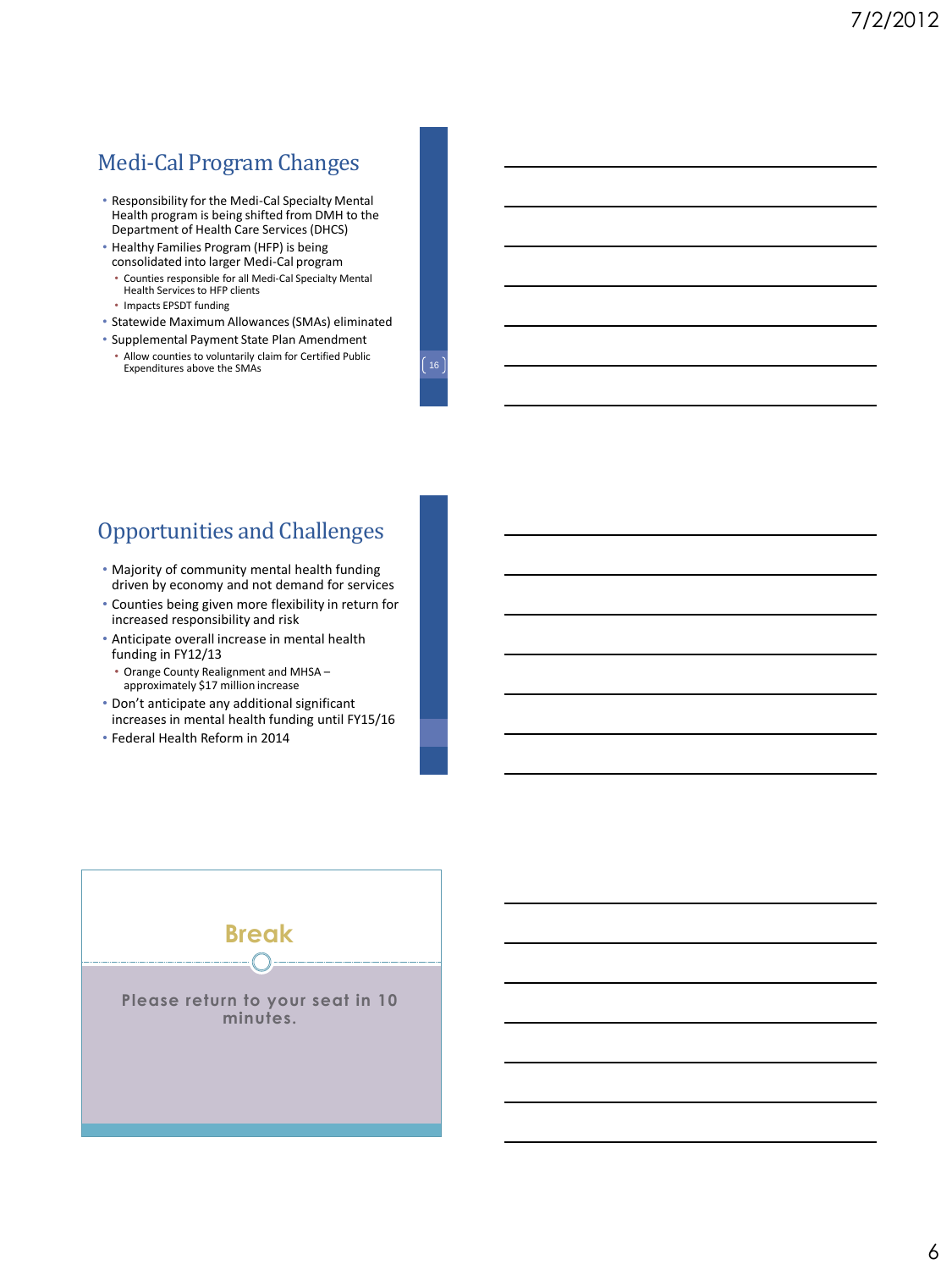| <b>WIC 5270</b>    |
|--------------------|
| ---------<br>      |
| <b>Kevin Smith</b> |
|                    |
|                    |
|                    |
|                    |

## **Subcommittee Updates**  $\bigcap$   $-$

- CSS Adults and Older Adults Helen Cameron and Geoff Henderson
- Prevention and Intervention Daria Waetjen and Christopher Bieber
- CSS Children and TAY o Kelly Tran
- WET and Innovation Denise Cuellar and William Gonzalez